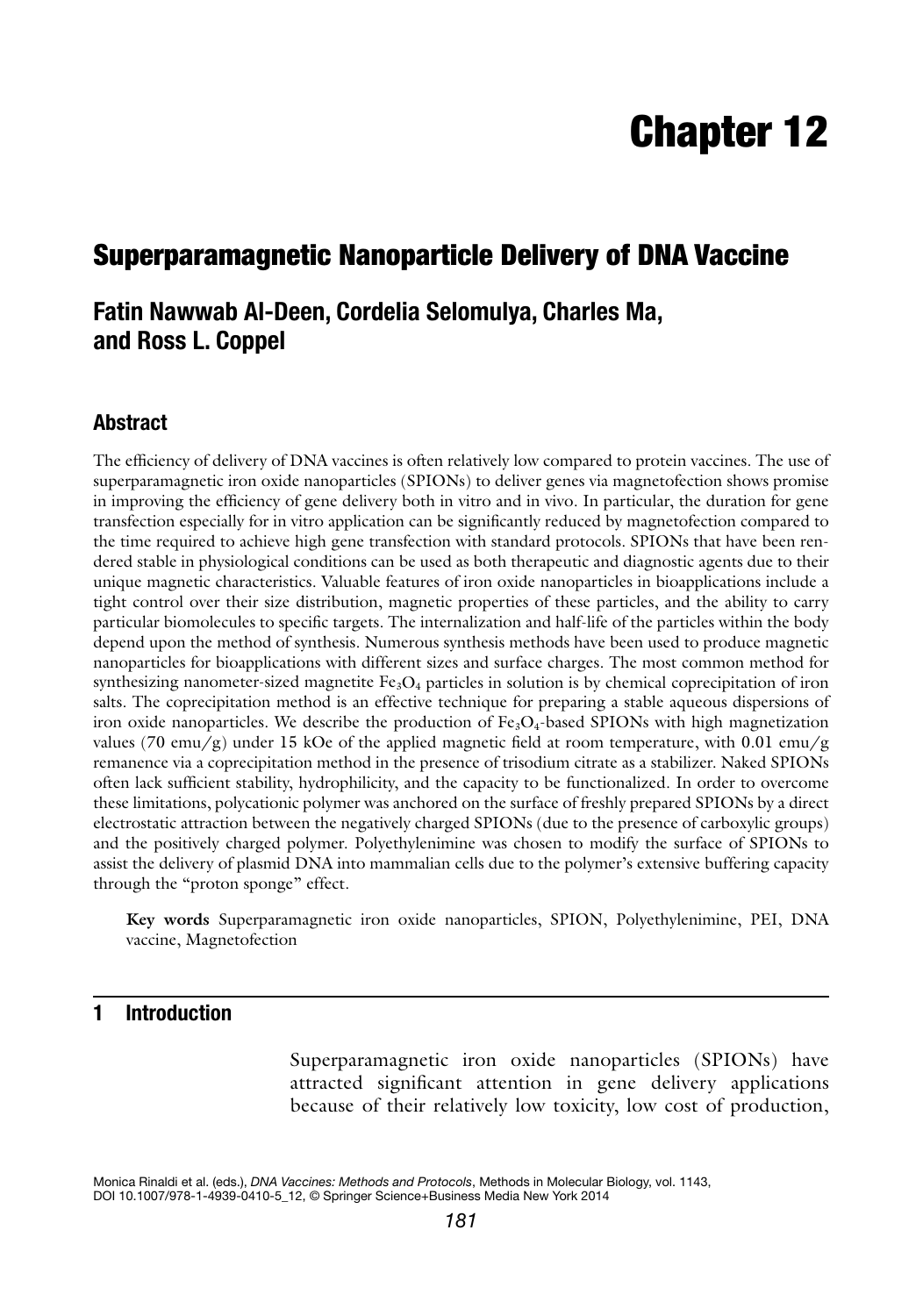ability to immobilize biological materials on their surfaces, and potential for direct targeting using external magnets. Magnetic particle-assisted gene delivery, also known as magnetic transfection or magnetofection, has been shown to improve both the efficiency of gene delivery and the rapidity of uptake in different tissues in vitro [\[1](#page-13-0)]. Magnetofection originated from the concept of magnetic drug delivery in the late 1970s, with the technique demonstrating applicability to gene delivery with viral and nonviral vectors [\[2](#page-13-1)]. Magnetic particles appear to be generally useable with any gene delivery vector, and the duration of the transfection process can be significantly reduced down to 10 min, compared to 4-h incubation usual with standard protocols [\[2](#page-13-1)]. Magnetofection is an appropriate tool for rapid and specific gene transfection needing only low doses in vitro and allowing sitespecific in vivo applications  $[3, 4]$  $[3, 4]$  $[3, 4]$  $[3, 4]$ .

In biotechnology, the critical characteristics of magnetic nanoparticles are their nanoscale dimensions, magnetic properties, and ability to bind particular biomolecules and deliver them to specific targets. Studies performed over the last decade have used several types of iron oxides, among them maghemite,  $\gamma$ -Fe<sub>2</sub>O<sub>3</sub>, or magnetite, Fe<sub>3</sub>O<sub>4</sub>, which consist of a single domain of about 5–20 nm in diameter  $[5, 6]$  $[5, 6]$  $[5, 6]$  $[5, 6]$ . Magnetite, Fe<sub>3</sub>O<sub>4</sub>, is the most common magnetic iron oxide candidate because its biocompatibility in biological systems has already been proved [\[7](#page-13-6)]. This form of iron oxide is stable in water or physiological saline under neutral pH conditions. It has a large surface area that can be modified to attach biological agents [[8\]](#page-13-7). Nanoparticles of this composition with suitable surface coating materials can disperse widely in suitable solvents to produce a homogenous suspension called ferrofluid that permits further biochemical functionalization. Numerous synthesis methods have been used to produce magnetic nanoparticles for bioapplications including coprecipitation, microemulsions, polyols, sol–gel synthesis, sonochemical synthesis, hydrothermal, hydrolysis, thermolysis of organic precursors, flow injection, and electrospray [[5,](#page-13-4) [9\]](#page-13-8). These methods have been used to prepare magnetic particles with homogeneous composition and narrow size distribution. However, the most common method for synthesizing magnetite particles in solution within the nanometer range is chemical coprecipitation of iron salts. The technique is probably the simplest and most efficient wet chemical route to obtain magnetic particles for biomedical applications [[10\]](#page-13-9).

The stabilization of iron oxide nanoparticles is an important feature in obtaining ferrofluid colloids that do not aggregate in both biological media and magnetic field. The hydrophobic surface of magnetic particles means that in the absence of coating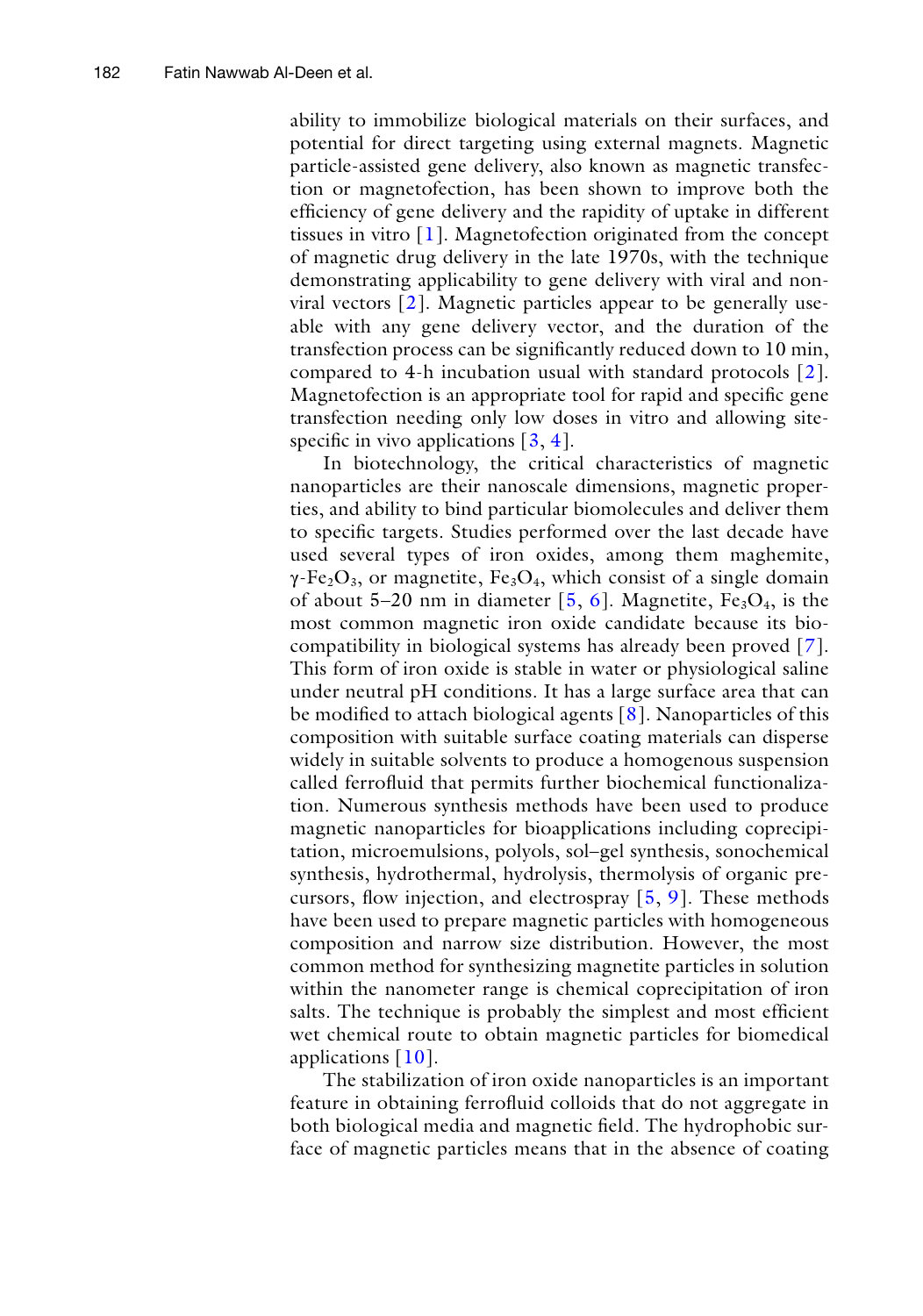materials, these particles tend to interact with each other to form large clusters, resulting in the increase of aggregate size [[10](#page-13-9)]. Coating layers not only provide stability to nanoparticles in solution but also help to bind various biological ligands to the particle surface for various biomedical applications. Various materials have been used as protective coatings for magnetic nanoparticles.

Polyethyleneimine (PEI) is one of the most efficient cationic compounds for delivery of plasmid DNA into mammalian cells due to its extensive buffering capacity through the "proton sponge" effects [[11](#page-13-10), [12\]](#page-13-11). PEI polymer is known to form cationic complexes with SPIONs that then interact nonspecifically with negatively charged DNA and enter the cell via endocytosis [[13](#page-13-12)]. In contrast to other cationic polymers, PEI has high transfection efficiencies even in the absence of endosomolytic agents such as fusogenic peptides or chloroquine which facilitates cellular uptake  $[14]$  $[14]$ . Many types of linkages have been used to couple magnetic nanoparticles to nucleic acids, and the simplest one is a physical method based on electrostatic interaction between positively charged magnetic particles with a cationic polymer coating layer and negatively charged nucleic acids. Different factors have been examined for their effects on magnetic gene complex preparation such as molecular weight and different structures (branched and linear structure) of PEI as well as charge density and charge-to-mass ratio of the polymer and DNA molecules [[13\]](#page-13-12). For instance, our previous work showed that SPIONs/branched PEI complexes at pH 4.0 showed a better binding capability for DNA than at a neutral pH, despite negligible differences in the size and surface charge of the complexes [[15\]](#page-13-14). This finding might be a result of protonation and mutual charge repulsion between PEI amine groups in acidic conditions, expanding the polymeric network to increase the amount of entrapped genetic material and consequently increasing gene expression upon injection. In contrast, the stiff stable structure of the polymer's six-membered rings under neutral conditions would decrease the particle's ability to entrap more DNA molecules, subsequently decreasing DNA dosage (*see* Fig. [1](#page-3-0)) [[15](#page-13-14)].

In this chapter, we describe a coprecipitation method to produce SPIONs. This method is exceptionally useful as it is able to produce magnetic particles of a specific size within the nanometer range and with good magnetic properties. The produced particles can then be coated with PEI polymers as an example of useful cationic polymers that can form complexes with DNA molecules for gene delivery.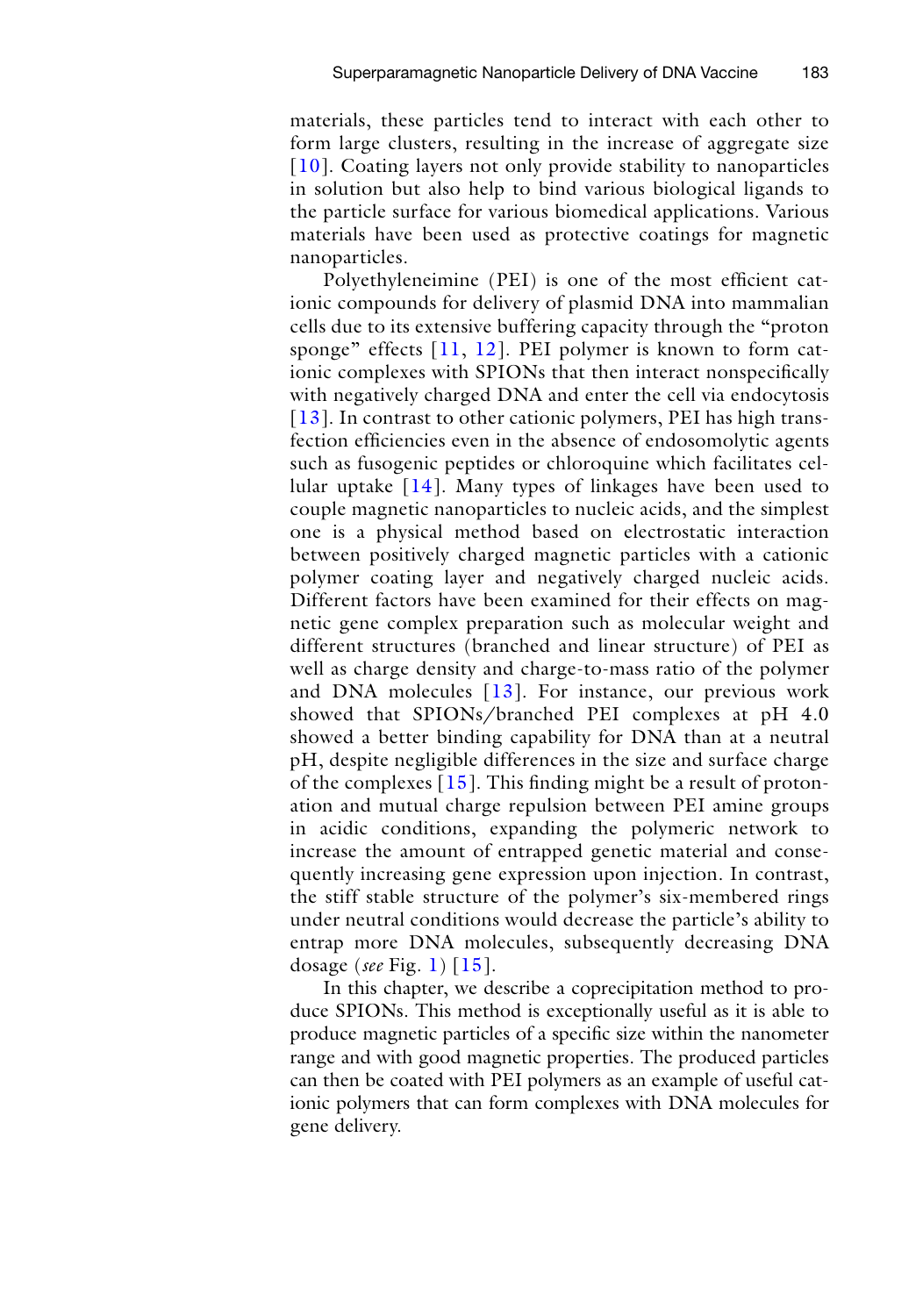<span id="page-3-0"></span>

**Fig. 1** A schematic demonstrating PEI structures under acidic and neutral pH conditions, showing a relatively branched structure due to mutual charge repulsion between amine groups under acidic condition and a stiff structure under neutral pH condition, with DNA likely to be entrapped within the respective structures. Adapted from Al-Deen et al. [\[15\]](#page-13-14), with permission from American Chemical Society (ACS) publications of Langmuir

# **2 Materials**

Prepare all solutions using ultrapure water (prepared by purifying deionized water dd H<sub>2</sub>O to attain a sensitivity of 18 M $\Omega$  cm at  $25 \degree C$ ) and analytical grade reagents. Prepare and store all reagents at room temperature (unless indicated otherwise).

*2.1 Iron Oxide Nanoparticle Preparation from Iron Salts*

1. Fe (III) chloride  $(FeCl<sub>3</sub>.6H<sub>2</sub>O)$  and Fe (II) chloride  $(FeCl<sub>2</sub>.7H<sub>2</sub>O)$  (from Ajax Finechem and Ajax Chemicals, respectively).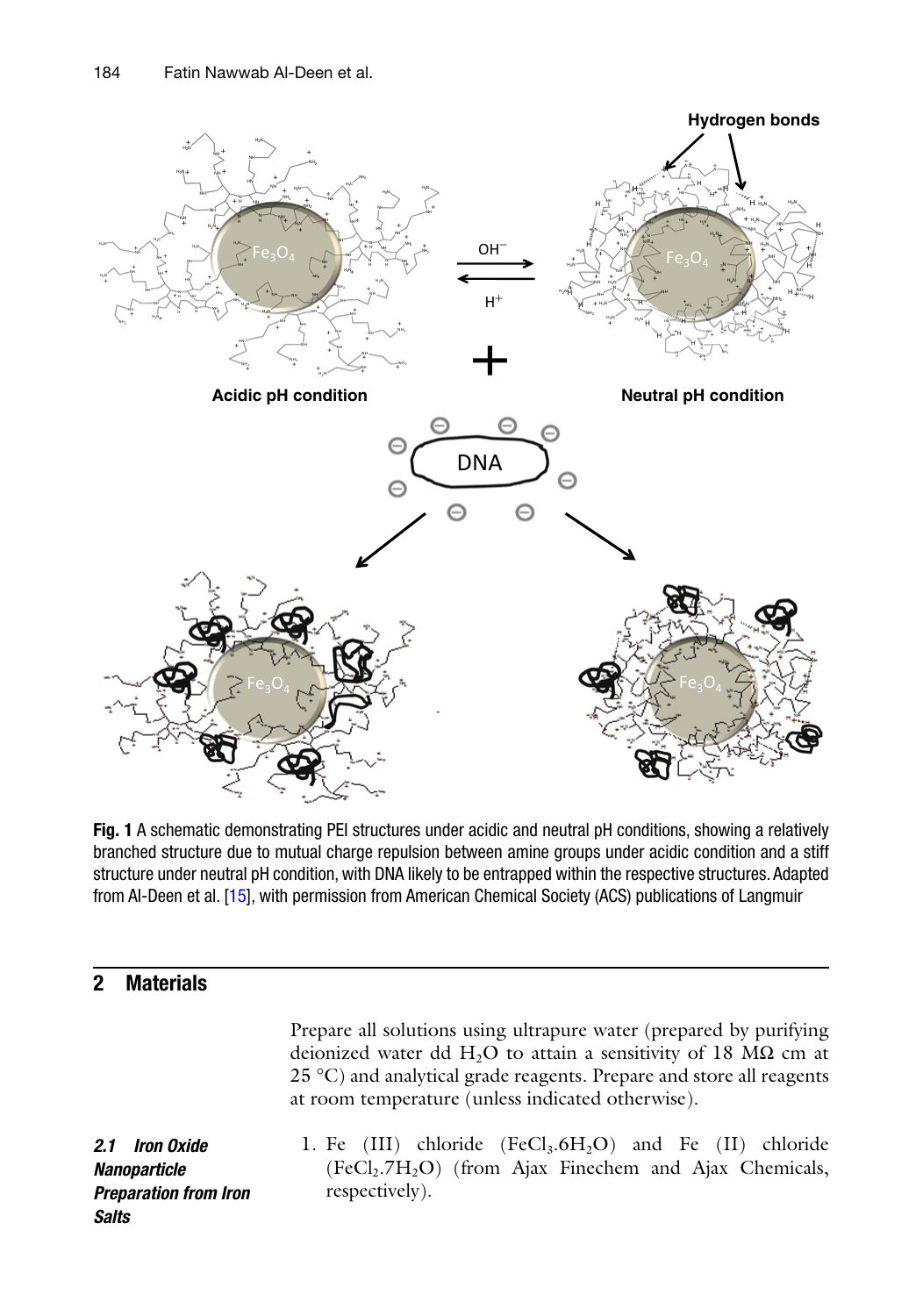- 2. Trisodium citrate dihydrate  $(C_6H_5Na_3O_7$ .  $2H_2O$ ) (Sigma Aldrich).
- 3. Sodium hydroxide ACS reagent, ≥97.0 % in pellets (Sigma Aldrich).
- 4. Cooking oil for oil bath.
- 5. Zetasizer Nano ZS (Malvern Instruments Ltd., UK).
- 6. 1140 PW diffractometer with nickel-filtered Cu Kα radiation  $(\lambda = 1.5405 \text{ Å})$  (Philips).
- 7. Vibrating sample magnetometer (VSM) (Riken Denshi).
- 8. Transmission electron microscope (TEM) CM20 (Philips).

# **3 SPION/PEI Complexes**

- 1. PEI solution: 10 % PEI in water  $(w/v)$ , pH 7.9. Weigh 10 g of PEI (molecular weight of 25 kDa branched, Sigma Aldrich) and dissolve in 75 ml of  $H_2O$ . Adjust pH to 7.9 with concentrated HCL and add water to a volume of 100 ml. Filter the PEI solution through a 0.22 μm nitrocellulose filter. Store the solution at 4 °C (*see* **Note 1**).
- 2. 0.5 M HCl.
- 3. 0.5 M NaOH.
- 4. Zetasizer Nano ZS (Malvern Instruments Ltd., UK).
- 5. Dialysis tubing Spectra/Por® membranes (MWCO=12,000– 14,000) (Spectrum Medical Industries, Inc., Los Angeles, CA).

#### 1. Endotoxin-free plasmid DNA: 10 μg/ml. *3.1 SPION/PEI/DNA*

2. 1× PBS, pH 7.4.

1. Agarose.

- <span id="page-4-0"></span>2. 6× Sample loading buffer: Weigh ~0.05 mg bromophenol blue and transfer to a 2 ml tube with 1 ml sterile  $H_2O$  and 1 ml glycerol. Add enough bromophenol blue to make the buffer deep blue. For long-term storage, keep the sample loading buffer frozen.
- 3. Ethidium bromide (EtBr) stock solution (10 mg/ml): 0.02 g in 1 ml sterile  $H_2O$ .
- 4. DNA ladder standard.
- 5. 50× tris–acetate–EDTA (TAE) buffer: 242 g tris base, 100 ml of 0.5 M EDTA solution, 57.1 ml glacial acetic acid, pH 8.5. Add 800 ml water to a 1 l graduated cylinder. Weigh 242 g tris base and transfer to the cylinder. Add 100 ml of 0.5 M EDTA and 57.1 ml glacial acetic acid, mix, and adjust the pH to 8.5

*3.2 Agarose Gel* 

*Electrophoresis*

*Polyplexes*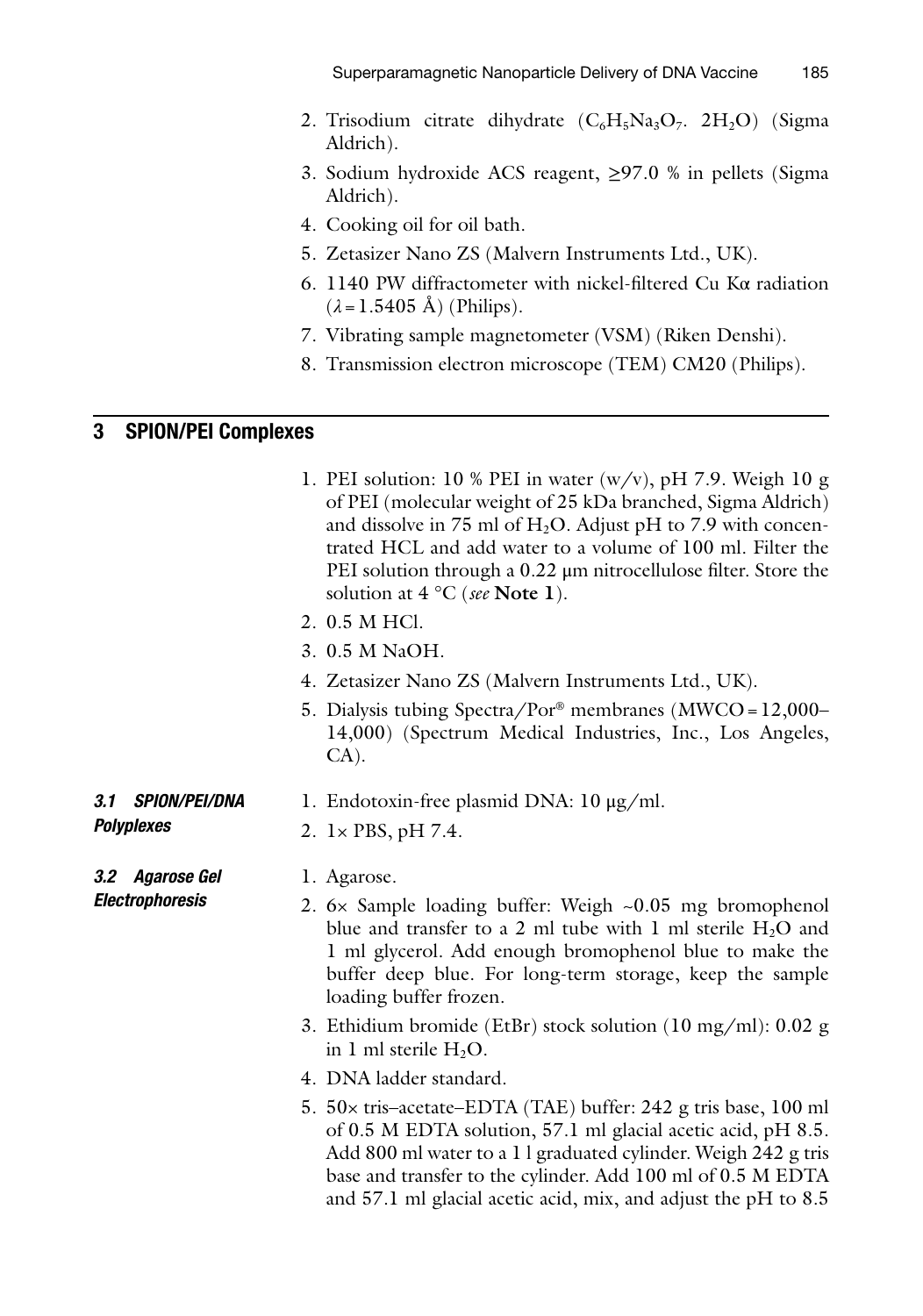using KOH. Add up to 1 l with  $H_2O$ . Store the buffer at room temperature (*see* **Note 2**).

- 6. Electrophoresis chamber.
- 7. Power supply.
- 8. Gel casting tray and combs.

#### 1. 100 ml three-necked round-bottom flask. *3.3 Reflux System*

- 2. Dropping funnel.
- 3. Air evacuation vacuum pump.
- 4. Ultrasonic bath (Power Sonic 405, 40 kHz and 350 W).
- 5. Probe sonicator (Sonics vibra cell, 40 kHz and130 W).
- 6.  $N_2$  gas cylinder.
- 7. Water-cooled condenser.
- 8. Temperature controller.
- 9. Heating magnetic stirrer.
- 10. Stir bar.

## **4 Methods**

### *4.1 Synthesis and Characterization of SPIONs*

This method involves coprecipitation of ferrous and ferric salts in an alkaline solution by the addition of a base such as concentrated ammonium hydroxide (NH4OH) or sodium hydroxide (NaOH) in a non-oxidizing environment  $(N_2)$  gas atmosphere) with the following chemical reaction [\[16,](#page-13-15) [17](#page-13-16)]:

 $\text{Fe}^{2+} + 2\text{Fe}^{3+} + 8\text{OH}^- \rightarrow \text{Fe}_3\text{O}_4 + 4\text{H}_2\text{O}.$ 

Control over size and shape of nanoparticles depends on the  $Fe<sup>2+</sup>$  and  $Fe<sup>3+</sup>$  ratio, the type of salts (e.g., sulphate, nitrate, chloride), and the pH of the reaction media  $[10]$  $[10]$ .

- 1. Weigh 1.35 g (0.005 mol) of Fe (III) chloride (FeCl<sub>3</sub>.6H<sub>2</sub>0) and 0.70 g  $(0.0025 \text{ mol})$  of Fe (II) chloride (FeCl<sub>2</sub>.7H<sub>2</sub>O) dihydrate (1:2 M ratios), and dissolve them in 20 ml of  $H_2O$ in the first beaker [\[1](#page-13-0)].
- 2. Weigh 1.2 g (1.5 mol) of NaOH and 1.47 g (0.005 mol) of trisodium citrate dihydrate, and dissolve them in 20 ml of Milli-Q  $H_2O$  in the second beaker  $\lceil 2 \rceil$  (*see* **Note 3**).
- 3. Sonicate these beakers in an ultrasonic bath with the homogenization shaking rate (3,600–9,000 rpm) for 10–15 min.
- 4. Transfer the solution in the first beaker [\[1](#page-13-0)] into 100 ml threenecked flask, and place a small magnetic bar inside the flask. Place the flask in the oil bath which has already been placed on the magnetic stirrer, and set the stirring rate to 1,000– 1,500 rpm (*see* **Note 4**). Heat the oil bath to 80 °C (*see* Fig. [2\)](#page-6-0).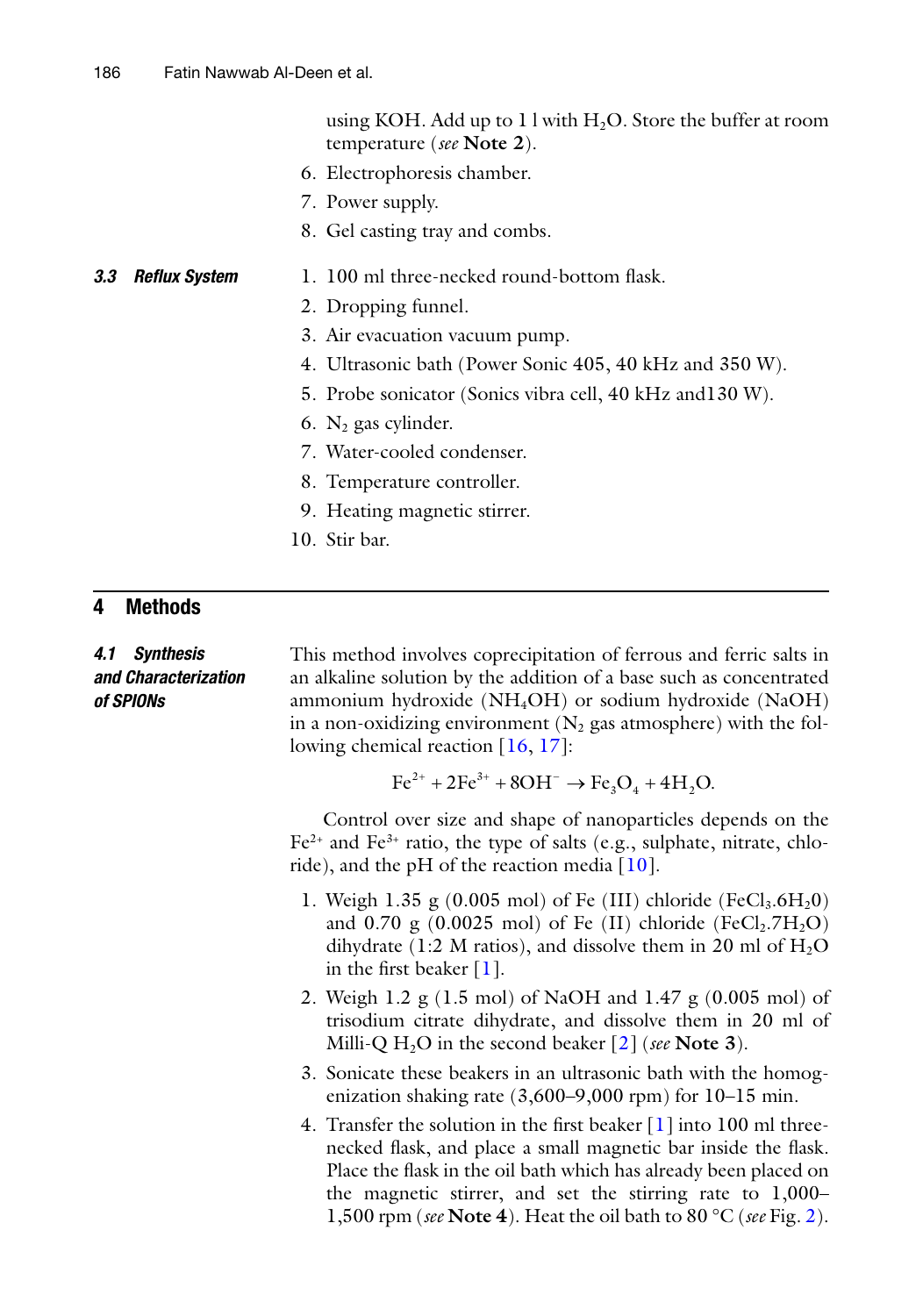<span id="page-6-0"></span>

**Fig. 2** A reflux system for synthesis of superparamagnetic iron oxide nanoparticles (SPIONs). (*A*) Heating magnetic stirrer, (*B*) temperature controller, (*C*) water-cooled condenser, (*D*) water-cooled condenser, (*E*) air evacuation vacuum pump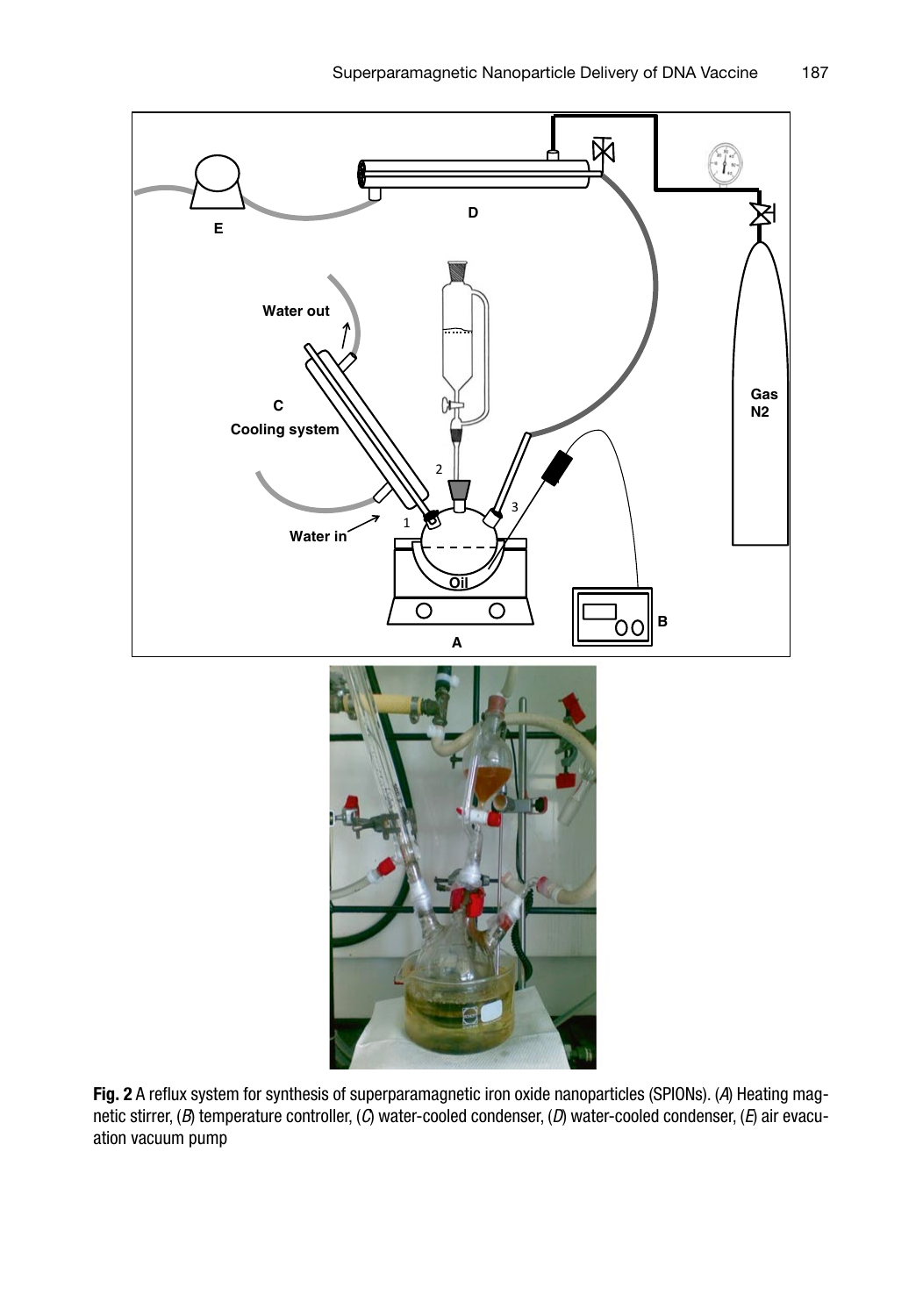- 5. Transfer the solution in the second beaker [[2](#page-13-1)] into a dropping funnel, and connect the funnel with the three-necked round-bottomed flask via neck  $[2]$  $[2]$ ; make sure that its stopcock is closed (*see* **Note 5**) (*see* Fig. [2\)](#page-6-0).
- 6. Introduce a separate hose of the nitrogen stream to the threenecked round-bottomed flask via neck 3 (*see* Fig. [2](#page-6-0)). Separate hose connected to the condenser which has been connected to N2 gas cylinder via a gas-trap arrangement connected to the top of the condenser.
- 7. Connect the water-cooled condenser to the three-necked round-bottomed flask via neck 1 (*see* Fig. [2](#page-6-0)) (*see* **Note 6**). Start water circulation through turning on a water tap. Be sure that cold water is flowing through the condenser in moderate water flow rates.
- 8. Wrap the connection of equipment in the reflux system with each other by a thin strip of paraffin film to avoid any outside air entering the system.
- 9. Remove the air out of the system by using a vacuum pump for 4–5 min. Open the cylinder tap cautiously to allow  $N_2$  gas to enter the system for 4–5 min at a steady but controlled rate until 18.2 g to provide a nitrogen blanket to the reaction. Flowing  $N_2$  gas through the reaction medium during the synthesis reaction can afford protection to the produced iron oxide particles from oxidation. The three-necked flask is kept under a positive nitrogen pressure by means of a gas-trap arrangement connected to the top of the condenser.
- 10. Once the system temperature reaches 80 °C, turn the funnel stopcock partially to start the aqueous coprecipitation of the iron salt solution with NaOH and trisodium citrate dihydrate solution.
- 11. After 1 h of reaction, collect the resulting black precipitates and remove them from solution by applying an external magnet. Then wash the precipitates four times, firstly with  $ddH_2O$ , then twice with ethanol, and finally with deionized (DI) water to remove excess ions and salts from the suspension. The concentration of the solution will be about 8 mg/ml.
- 12. Disperse the washed precipitate in 20 ml DI water. Zetasizer Nano ZS is used to determine the hydrodynamic diameter and zeta potential of these particles in suspension, while TEM CM20 is used to confirm the size and morphology of dry particles. X-ray powder diffraction (XRD), by means of diffractometer with nickel-filtered Cu Kα radiation  $(λ = 1.5405 Å)$ , is used to determine the crystallinity and phase of iron oxide particles. Magnetic saturation is measured using a VSM under a magnetic field of up to 15 kOe at room temperature.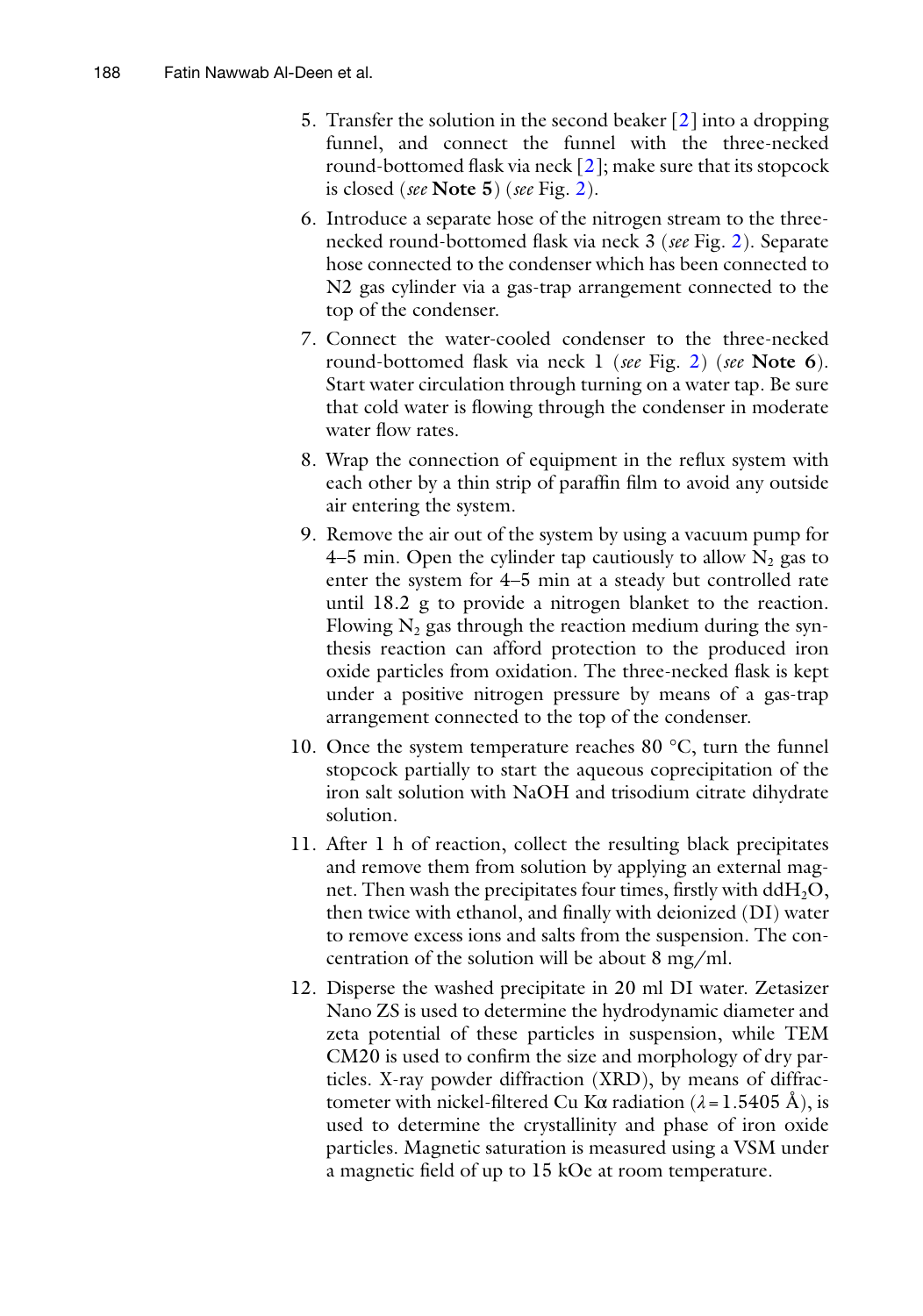<span id="page-8-0"></span>

**Fig. 3** (**a**) A TEM image of as-synthesized SPIONs, (**b**) VSM data for SPIONs, with *X*- and *Y*-axes in the graph indicating the applied field (kOe) and magnetization (emu/g), respectively

An example of size and morphology of prepared SPIONs under TEM and magnetic saturation using a VSM is shown in Fig. [3.](#page-8-0)

- In magnetofection, magnetic nanoparticles need appropriate surface coatings to form gene complexes, which also increase their stability in solution. The stability of magnetic nanoparticles in biological fluid can be improved by modifying their surface using materials including inorganic and polymeric materials to increase repulsive forces between particles, thus balancing magnetic and van der Waals attractive forces [\[18](#page-13-17)] (*see* **Note 7**). *4.2 Coating SPIONs with PEI Polymer*
	- 1. Mix the prepared iron oxide suspension (0.1 mg/ml) with 10 %  $(w/v)$  PEI solution (25 kDa branched PEI), at PEI/Fe mass ratios of  $(R)$  = 10, while sonicating using a probe sonicator using a Sonics vibra cell 130 W apparatus at 40 kHz for 5 min.
	- 2. Dialyze the produced SPION/PEI complexes using Spectra/ Por membranes (MWCO=12,000–14,000) against deionized water for 3 days to remove any unbound/excess PEI.
	- 3. Acidify the mixture of SPION/PEI complex to pH 2.0 using 0.5 M HCl, and retain at this pH for 10 min to stabilize the complexes.
	- 4. Divide each sample into two aliquots: increase the pH of the first part to 4.0 (referred to as SPION/PEI-A), while the other part is neutralized to pH 7.0 (referred to as SPION/ PEI-N) using 0.5 M NaOH.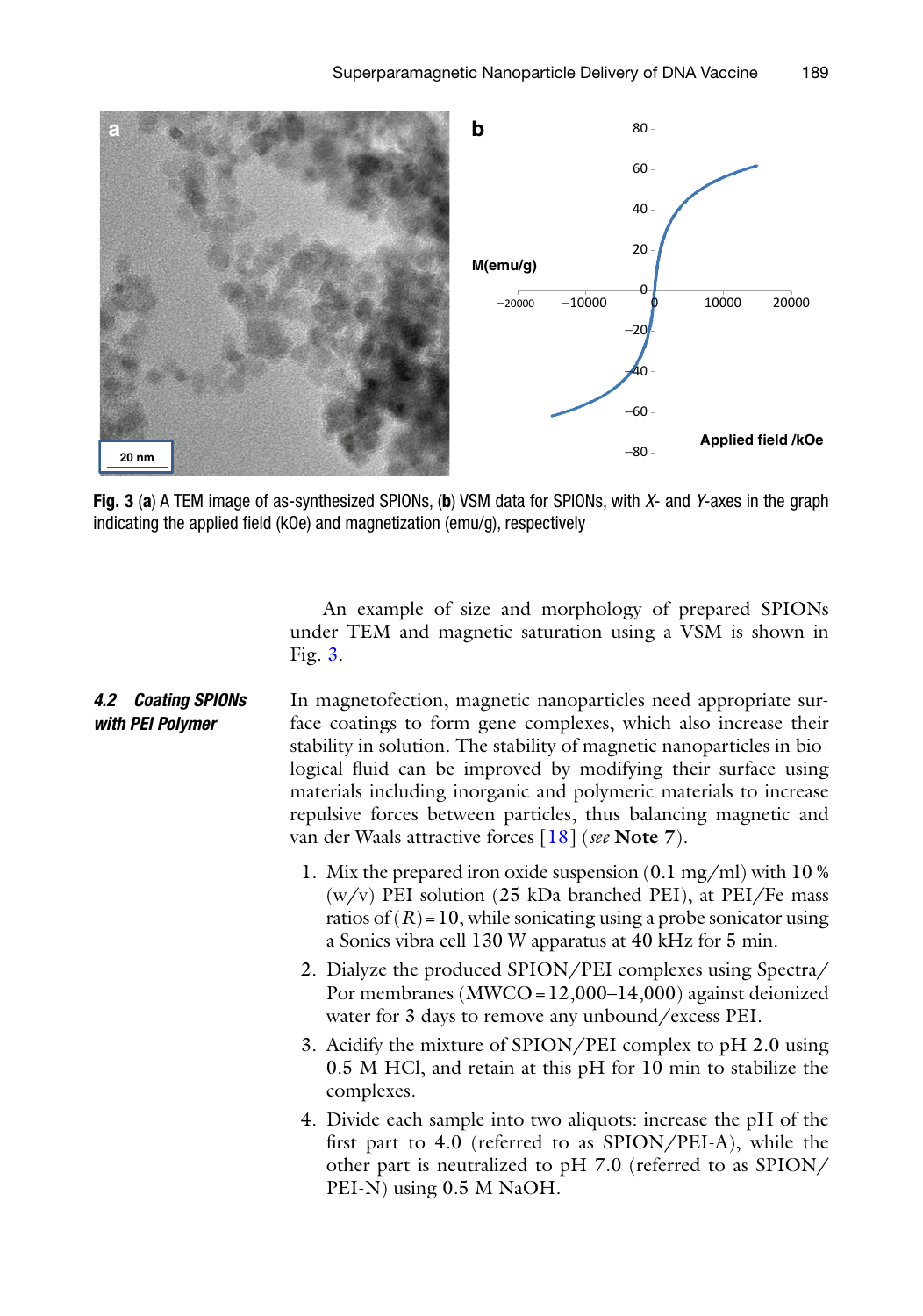<span id="page-9-0"></span>

**Fig. 4** TEM images of (**a**) as-synthesized SPIONs and (**b**) SPIONs/PEI (ratio=10) at pH 4 displaying better dispersion. Adapted from Al-Deen et al. [\[15\]](#page-13-14), with permission from American Chemical Society (ACS) publications of Langmuir

|                                                                                           | Zetasizer Nano ZS (Malvern Instruments Ltd., UK) is used to<br>determine the hydrodynamic diameter and zeta potential of<br>SPIONs/PEI in suspension, while TEM CM20 is used to confirm<br>the size and morphology of dry particles. An example of the small<br>aggregate size of prepared SPIONs/PEI at pH 4.0 compared with<br>bare SPIONs under TEM is shown in Fig. 4.                                                                         |
|-------------------------------------------------------------------------------------------|----------------------------------------------------------------------------------------------------------------------------------------------------------------------------------------------------------------------------------------------------------------------------------------------------------------------------------------------------------------------------------------------------------------------------------------------------|
| Preparation of<br>4.3<br><b>SPION/PEI/DNA</b><br><b>Polyplexes</b>                        | 1. Mix plasmid DNA at a concentration of 10 $\mu$ g/ml in PBS (pH<br>7.4) with SPION/PEI complexes at R of 10 at different N/P<br>ratios (i.e., the molar ratio of PEI nitrogen to DNA phos-<br>phate) (see Note 8 for details of calculating different $N/P$<br>ratios).                                                                                                                                                                          |
| 4.4 DNA<br><b>Retardation Assay</b>                                                       | The DNA binding capabilities of SPION/PEI/DNA polyplexes<br>are determined using 1 % agarose gel electrophoresis. SPION/PEI<br>complexes with plasmid DNA were formed at N/P ratios of<br>$0.5 - 30.$                                                                                                                                                                                                                                              |
| 4.5 Agarose Gel<br><b>Electrophoresis of</b><br><b>SPION/PEI/DNA</b><br><b>Polyplexes</b> | 1. Measure out 1 g of agarose.<br>2. Pour agarose powder into flask along with 100 ml of 1×TAE.<br>3. Boil with swirling the agarose solution on a heater (until all of<br>the small translucent agarose particles are dissolved, the solu-<br>tion becomes clear, and there is a nice rolling boil) (approxi-<br>mately 10 min).<br>4. Allow the agarose solution cool to about $50-55$ °C, swirling<br>the flask occasionally to cool regularly. |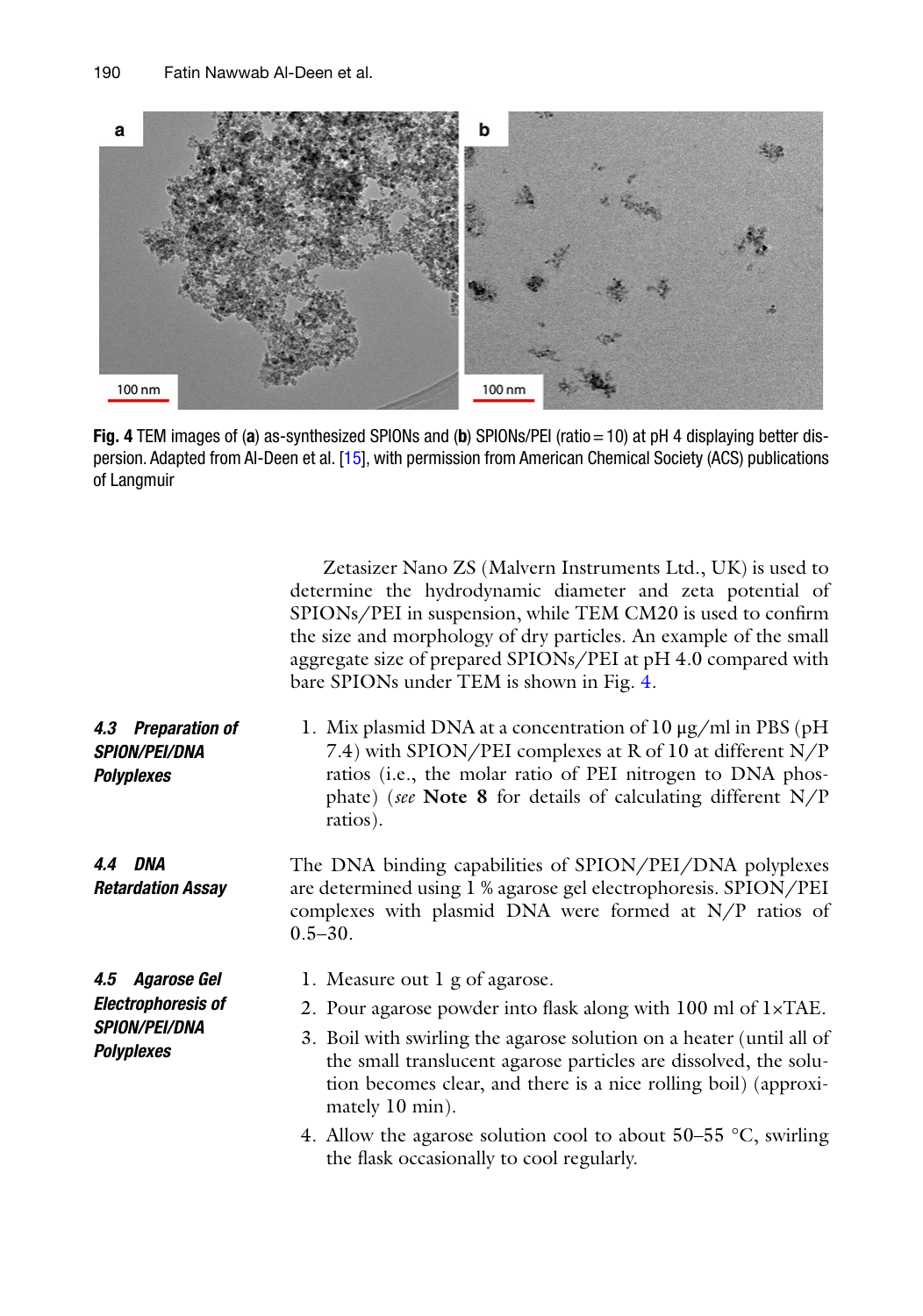- 5. Add EtBr to a final concentration of approximately 0.5 μg/ml (usually about  $2-3$   $\mu$  of stock solution per 100 ml gel) (*see* **Note 9**).
- 6. Seal the ends of the casting tray with two layers of tape.
- 7. Place the combs in the gel-casting tray.
- 8. Pour the melted agarose solution into the casting tray and let cool until it is solid.
- 9. Carefully pull out the combs, and remove the tape. Place the gel in the electrophoresis chamber.
- 10. Add enough TAE buffer so that there is about 2–3 mm of buffer over the gel (*see* **Note 10**).

#### 1. For each N/P ratio, mix the appropriate amount of SPIONs/ PEI with 0.5 μg plasmid DNA in the 25 μl PBS. *4.6 Loading the Gel*

- 2. Incubate all SPION/PEI/DNA polyplex solutions at 37 °C for 30 min.
- 3. Add 5–6 μl of 6× sample loading buffer to each 25 μl SPION/ PEI/DNA polyplexes.
- 4. Carefully pipette 20 μl of each sample/loading buffer mixture into separate wells in the gel.
- 5. Pipette 10 μl of the DNA ladder standard into at least one well of each row on the gel.

### Carry out the electrophoresis at 60 V for 90 min, and then visualize the DNA bands using a UV illuminator. *4.7 Running the Gel*

An example of agarose gel of gel electrophoresis of SPION/ PEI/DNA polyplexes at different N/P ratios is shown in Fig. [5.](#page-10-0)

<span id="page-10-0"></span>

**Fig. 5** Agarose gel electrophoresis of SPION/PEI/DNA polyplexes. Lane N: Plasmid DNA (naked). Lanes 0.5–30 correspond to SPION/PEI/DNA polyplexes at different N/P ratios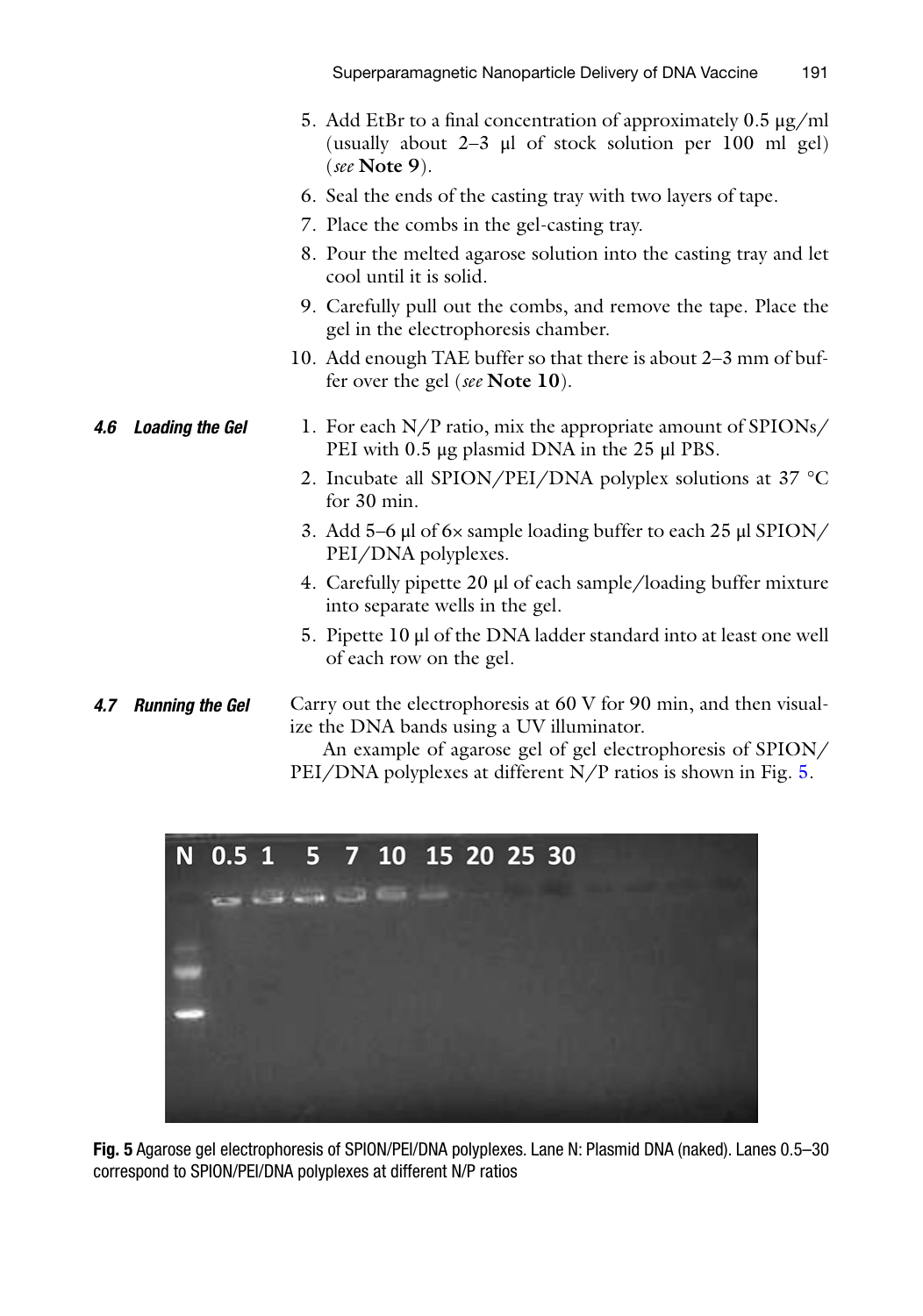# **5 Notes**

- 1. The PEI 10 % (w/v) solution is the working PEI reagent solution that should be stable for a long period of time at  $4^{\circ}$ C. If a 6 % PEI solution is needed, add 6 ml of 10 % of PEI to 4 ml of  $H_2O$ .
- 2. For convenience, a concentrated stock of TAE buffer (either  $10\times$  or  $50\times$ ) is often made ahead of time and diluted with water to  $1 \times$  concentration prior to use.
- 3. The presence of trisodium citrate  $(C_6H_5Na_3O_7.2H_2O)$  on the magnetic nanoparticles works as an electrostatic stabilizer [[15](#page-13-14)]. Trisodium citrate has three carboxyl groups which promote their adsorption onto the iron oxide particles, whilst ionization of carboxyl groups supplies the coated magnetic particles with a negative charge to give a stable dispersion in water due to a strong mutual electrostatic repulsion. Moreover, these negatively charged particles are able to adsorb cationic polyelectrolytes such as PEI.
- 4. High stirring rate (1,500 rpm) might play effective roles during particle nucleation in preventing the nanocrystals from growing further into large single crystals. Furthermore, the size of nanoparticles becomes smaller when the stirring rate increases due to the increasing amount of energy that is transferred to the suspension. SPIONs with this narrow size range could be used for the delivery of gene vector because the small size of nanoparticles has been shown to influence the rate of their uptake as well as their cytotoxicity [\[19\]](#page-13-18).
- 5. Ensure that the dropping funnel stopcock is completely closed to prevent the coprecipitation reaction from starting while contents are being added to the three-necked flask at this stage.
- 6. A condenser is attached to the heated three-necked flask, and cooling water is circulated to condense the vapor, returning it back to the flask as a liquid.
- 7. A highly positively charged coating agent for magnetic nanoparticles such as PEI cationic polymer has advantages over other polycations in that it not only increases repulsive forces between the particles but also readily associate with negatively charged plasmid DNA accompanied by intrinsic endosomolytic activity [\[20](#page-13-19)].
- 8. The calculation of the N/P ratio for the SPION/PEI/DNA complexes is defined as the molar relation of primary amine groups in the PEI cationic molecule (secondary and tertiary amines are neglected in this calculation due to their lower  $pK_a$ values), which represent the positive charges, to phosphate groups in the DNA, which represent the negative charges. The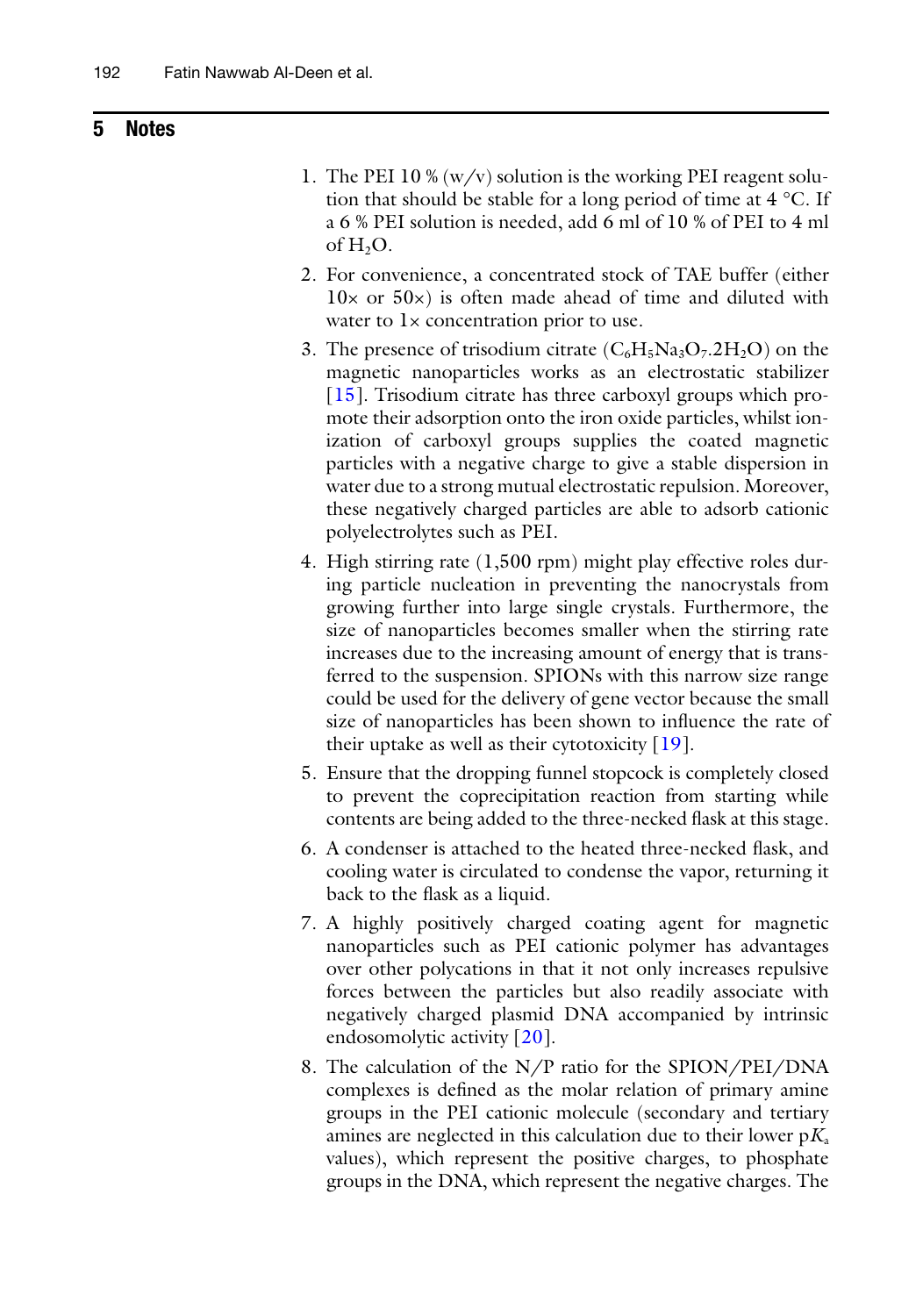calculation of the  $N/P$  ratio was based on the assumption that one repeating unit of PEI containing one nitrogen (N) corresponds to 43.1 g/mol and one repeating unit of DNA containing one phosphate group (P) corresponds to 330 g/mol [\[21\]](#page-13-20).

- For example, if we need to prepare SPION/PEI/DNA polyplexes containing 10 μg DNA at N/P ratio of 2:
- For DNA, 330 g/mol corresponds to one phosphate atom.
	- 1 μg×330 g/1 μg=1 mol phosphate.
	- 1 μg DNA=1 mol phosphate×10−6/330.
	- 1 μg DNA=3.03×10−9 mol phosphate.

10 μg DNA=10×3.03×10−9 mol phosphate.

10 μg DNA=30.3×10−9 mol phosphate.

- For PEI, the number of N atom in 25 KDa of PEI =  $25,000/$  $43.1=580.0464\approx 580.05$ .
- If we need to prepare SPION/PEI/DNA polyplexes with an N/P ratio of 2:
	- $N/P = 2$ .
	- $N=2\times P$ .
	- $N=2\times30.3\times10-9=60.6\times10-9.$
	- $(1 \text{ mol of PEI} = 580.05 \text{ mol of N.})$

How many moles of PEI are in 60.6×10−9 mol of N?

60.6×10−9/580.05=0.10×10−9 mol of PEI.

- PEI mass=0.10×10−9 mol×25,000 g/mol=2.61×10−  $6$  g = 2.61 μg.
- Alternatively, we can use the ratio to calculate the amounts of PEI and DNA required.
- The  $g/mol$  ratio for one N (PEI) to one P (DNA) is  $N:P = 43.1:330$ . For  $N/P = 2$ , the g/mol ratio is 86.2:330.

Thus, mass of PEI:mass of DNA=86.2:330.

For 10 μg DNA, the ratio becomes

Mass of PEI:10  $\mu$ g = 86.2:330 or, in the form of division,

Mass of  $PEI/10 \mu g = 86.2/330$ .

Rearranging, mass of PEI =  $86.2 / 330 \times 10 \mu$ g = 2.61 μg.

Since we previously coated SPION with PEI at PEI/Fe mass ratios of  $(R)$  = 10 (*see* Subheading [3.2](#page-4-0)), the mass of SPION could be calculated depending on the mass of PEI, assuming that all SPIONs are coated completely with PEI polymer:

 $R(10) = PEI/SPIONs.$ 

Mass of SPIONs = 2.61  $\mu$ g/10 = 0.261  $\mu$ g.